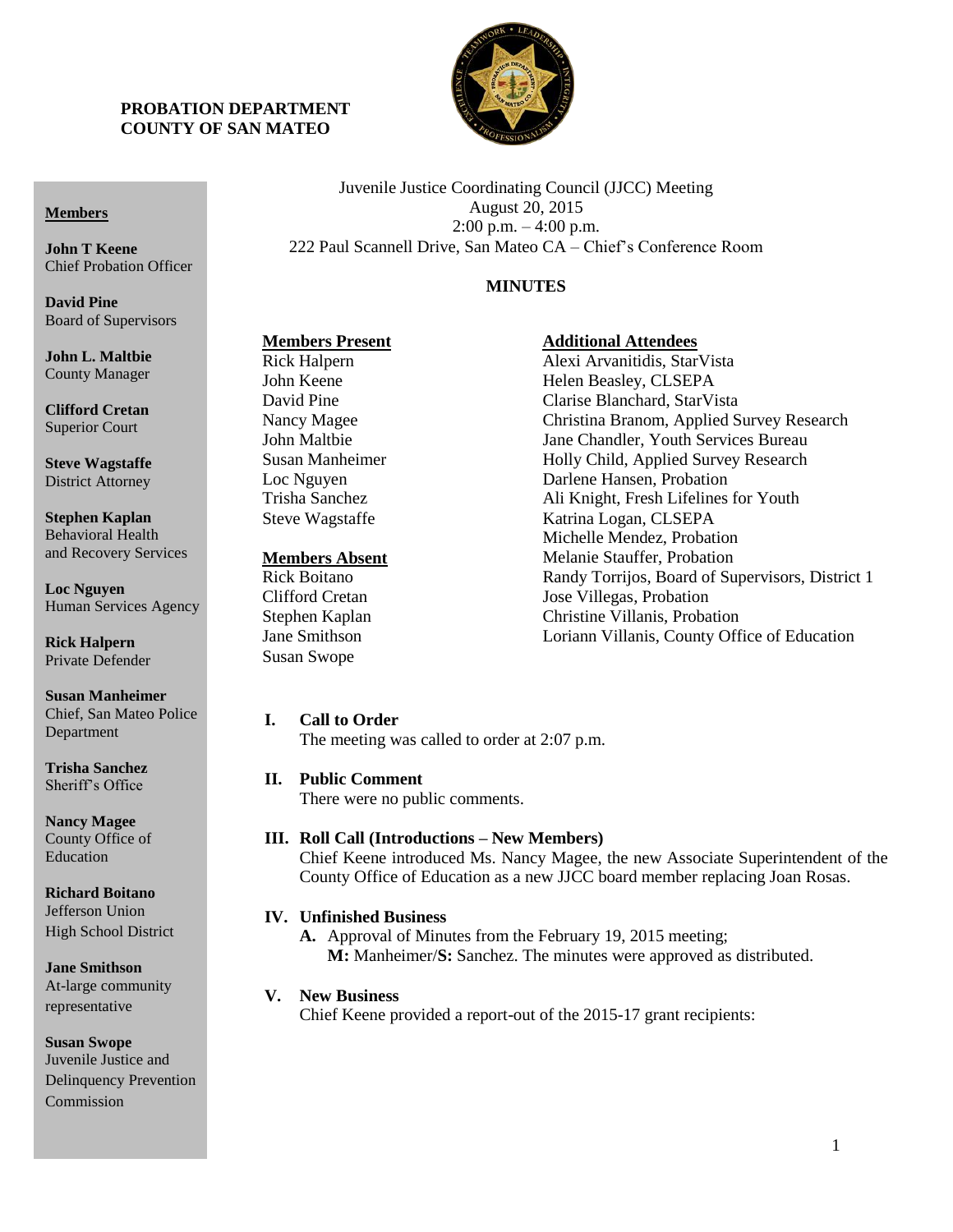

### *FLY: 2 yr. contract= \$250,000*

Providing Juvenile Offenders- 1) Law Education Courses that cover topics in assault, theft, vandalism, hate crimes, drugs, gangs, and 3 Strikes Law and 2) *\*New\** Leadership Training Program offering life skills education focusing on asset building and leading to cognitive behavioral change.

## *Star Vista: 2 yr. contract= \$331,200*

Providing Camp Glenwood 1) Seeking Safety- A treatment model for mental health/trauma and substance abuse. 2) Family Skills Training- Cognitive Behavioral Therapy (CBT) model to provide parents, caretakers, others new skills to support pro social behaviors and train families to deal with challenging adolescents.

#### *Acknowledge Alliance: 2 yr. contract= \$100,800*

Gateway & Hillcrest students support to transitioning from the Court and Community Schools back high schools in Sequoia Union High School District.

### *Questions and comments*

Chief Manheimer asked if there are currently any evidence-based programs around gang offender mentoring and/or prevention. She stated that the Police Chiefs Association is very interested in this and suggests that a separate discussion be arranged to address the lack of evidence based programs in these areas for San Mateo County.

Chief Keene commented that this topic has also been brought up in the Glenwood meetings as well as meetings with ASR. The Probation Department will be engaging in more in-depth discussions with ASR in 2016 around which evidence based gang program model to adopt.

Dave Pine asked about the current state of gang activity in SMCO, and what trends have been identified.

Chief Keene stated that there have been spikes in crime in the North Fair Oaks area and the city of San Mateo has seen an increase in residential burglaries. However from a juvenile perspective, the numbers are diminishing relative to the population. There are still some questions around the distinction between gang activity and gang association as it relates to crimes, given that some juveniles come from a culture of family gang involvement. Also, juvenile gang association seems to be occurring at a much younger age than in years past.

Steve Wagstaffe stated that juvenile gang prosecutions have dropped by 50 per cent in the last six years. Additionally, the number of gang cases prosecuted for adults have been flat with few spikes, despite spikes in gang activity in surrounding counties.

Chief Keene reiterated that gang activity and evidence-based gang prevention will be explored further as part of the long-term commitment of the new Local Action Plan.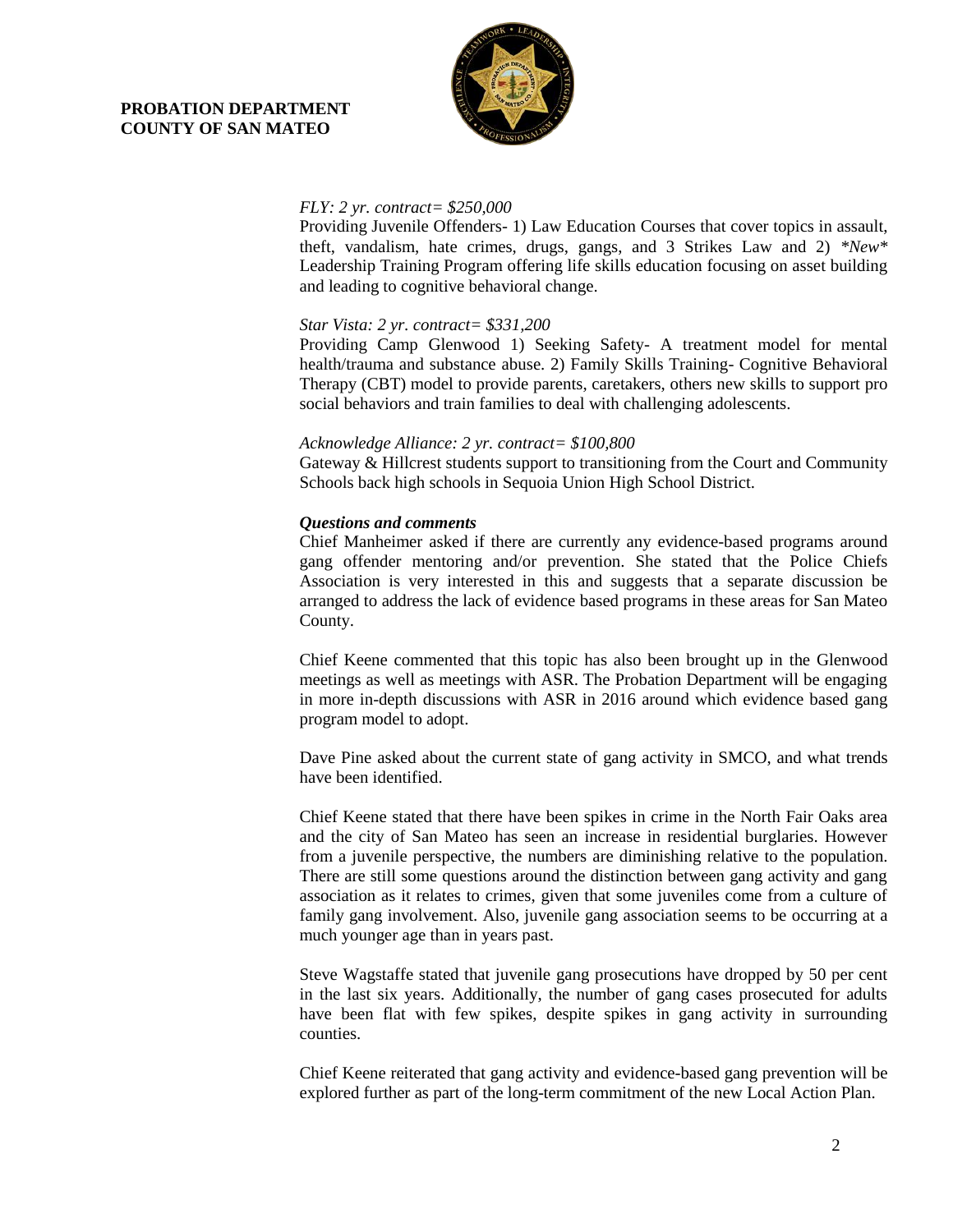

## **2015-17 Juvenile Camp and Probation Funding (JCPF) Contract Recipients**

*Pyramid- SOY Program: 2 yr. contract =\$467,090* Provide school based counseling/education and case management with AOD prevention & Education with parent support and campus outreach.

## *El Centro de Libertad: 2 yr. contract= \$173,534*

Provide AOD treatment services, parent education, and school based early intervention. Coast-side locations.

## *Boys and Girls Club: 2yr. contract \$205,722*

Provide evidence-based Project LEARN youth-centered strategies Mentoring at-risk youth and Family-centered strategies to be provided include positive adult rolemodeling for youth; programming for socially-isolated families; information  $\&$ referral services; and family nights

### *YMCA- 2yr. contract= \$378,260*

Provide On-campus violence prevention program and School Safety Advocates (SSA). 3 schools in SSF and 2 schools in SM

### *\*NEW\* Community Legal Services of EPA- 2yr. contract= \$87,750*

Provide at-risk youth or involved in the juvenile justice system immigration and other legal services at its offices

## *Questions and comments*

Rick Halpern asked if any funding had been ear-marked for new programming as part of the Camp Glenwood Re-design project.

Chief Keene stated that internal funds will be allocated based on the programming that has been decided upon by the department. Probation has also applied for grant funding as well. We want to avoid removing funding from programs for juveniles who are not involved in the justice system but rather, to identify existing gaps in funding and find ways to address them.

## **Budget/Contract Update 2015-17**

Chief Keene provided an update to the budget; there are no changes in state funding. Contracts have been turned around slowly because of the new county templates and more extensive reviews internally. Any CBOs that have questions should contact Michelle Mendez.

## **Evaluation of Services**

- ASR is currently preparing the Annual Report for November this document will be useful for LAP discussions
- ASR will oversee the evaluation of core services for 2015-17
- Probation (C.Villanis/M.Mendez) is working with ASR to bring in a new assessment tool for CBO's
- Child and Adolescent Needs and Strengths (CANS) comprehensive